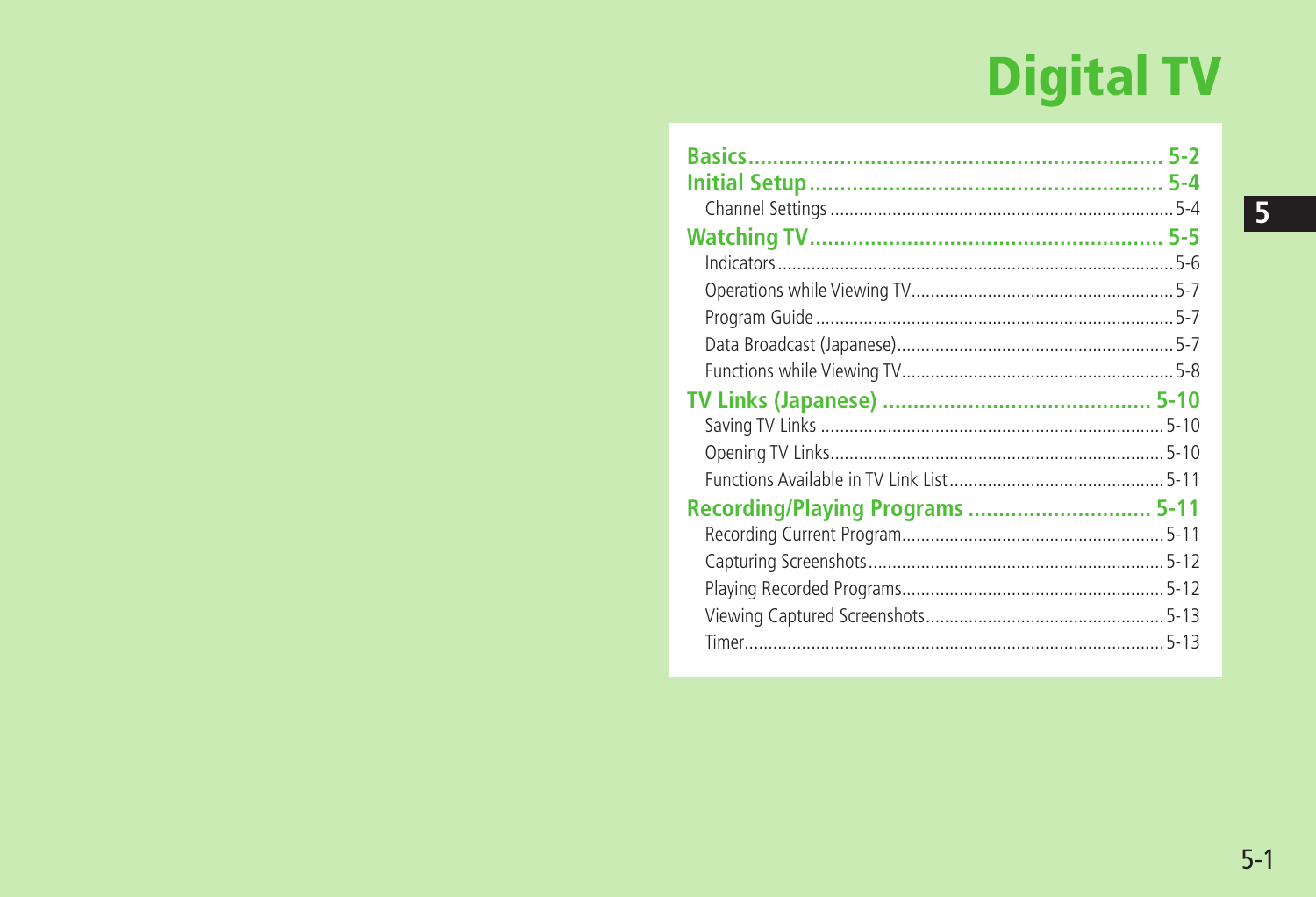## <span id="page-1-0"></span>**Basics**

#### **832P supports One Seg terrestrial digital TV broadcasting.**

#### **One Seg**

One Seg is a digital TV broadcasting service for mobile phones. For more information, visit The Association for Promotion of Digital Broadcasting Website: [PC] http://www.dpa.or.jp/

[Handset] http://www.dpa.or.jp/1seg/k/ (Japanese only)

## **Features**

| <b>Watch TV Programs</b><br>(C <sub>3</sub> P.5-5) | Watch One Seg Digital TV on handset.              |
|----------------------------------------------------|---------------------------------------------------|
| <b>View Data Broadcast</b>                         | Access a variety of program-related               |
| (C <sub>3</sub> P.5-7)                             | information.                                      |
| <b>Record TV Programs</b>                          | Record program/capture still image while          |
| (C <sub>T</sub> P.5-11)                            | watching the program.                             |
| <b>Set Timer</b>                                   | Use Timer to view/record programs. You can easily |
| (C <sub>T</sub> P.5-13)                            | set Timer by using Program Guide (FP.5-7).        |

#### **Mobile W-Speed**

Frame rate of Digital TV images are automatically enhanced. Enjoy smooth image flow  $(\mathcal{F}P.17-11)$ .

- Mobile W-Speed is set to **OFF** by default.
- When this function is set to **ON**, full effect of **Image Quality** may not be achieved.
- Depending on broadcasting condition, full effect of this function may not be achieved.
- Disabled during ECO Mode ( 子P.17-12).
- Disabled for playing back videos recorded with Mobile W-Speed set to **ON**.

### **Precautions**

- Digital TV is available only in Japan.
- Incoming calls/messages may affect TV image or audio quality while TV is activated.
- Digital TV may be disabled if USIM Card is not installed or SoftBank subscription is terminated.
- SoftBank is not liable for damages from accidental loss/alteration of handset/microSD Card information.

Data saved to handset (TV Links, Channel List, etc.) cannot be restored after repairs or handset replacement. Back up important information.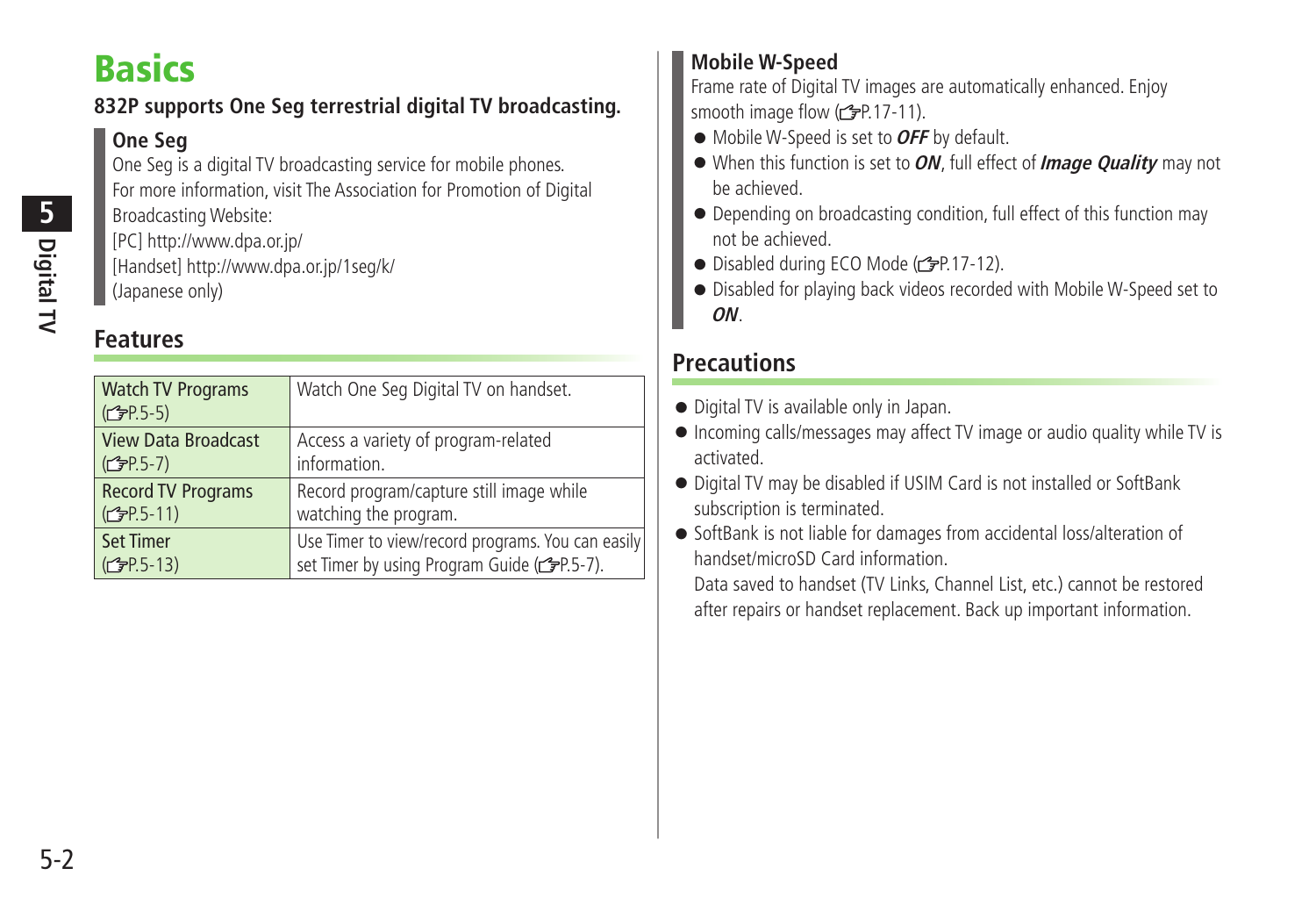#### **Signal Reception Areas**

TV signal reception may be poor in the following conditions:

- Too far from or close to broadcasting stations.
- Mountain areas or near tall buildings.
- In moving vehicles, underground, in tunnels, etc.
- Near high-voltage wires, neon lights, wireless base stations, railroad tracks or highways.
- Areas with numerous signal obstructions or areas where signal reception is blocked.

#### **When Battery is Running Out**

- Warning tone sounds and warning message appears if Digital TV is activated with low battery.
- When battery runs low while programs are on or being recorded, handset operates as follows:
	- ・ While Viewing Warning tone sounds, and confirmation appears.
	- ・ While Recording

Response differs depending on **Rec. When Low Battery** (<del>f</del>P.17-11) setting.

**Continue Recording** ... Warning tone does not sound and confirmation does not appear.

**Stop Recording** ... Warning tone sounds and confirmation appears.

- Watching TV while charging may shorten battery life.
- If recording ends due to low battery, recorded portion is automatically saved.

#### **Incoming Transmissions**

TV pauses for incoming calls. Resume TV after call ends.

● Incoming calls do not interfere with recording.

#### **Tip**  $\bigcirc$ Use Other Functions while Viewing TV ( $\bigcirc$ P.5-8)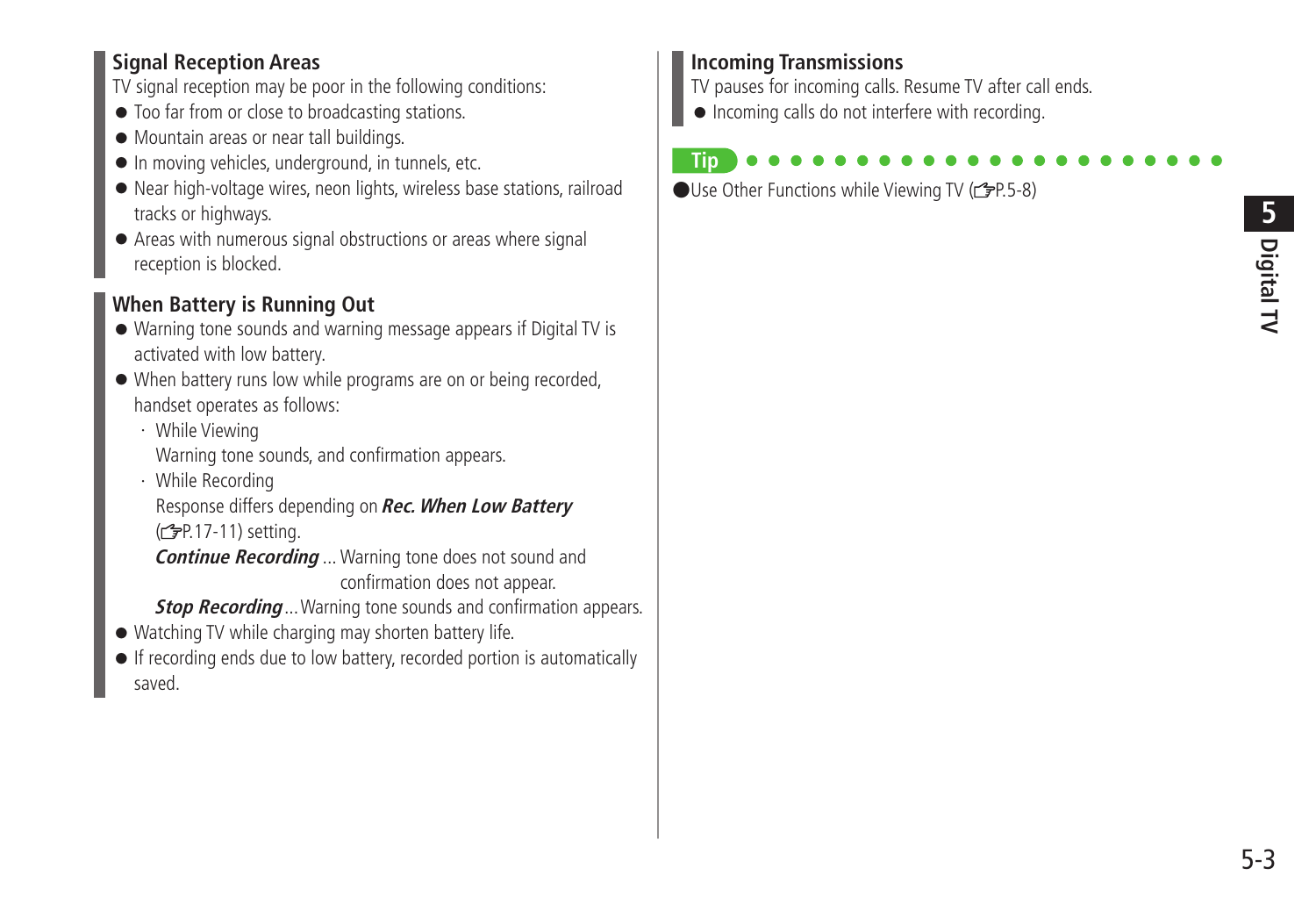## <span id="page-3-0"></span>**Initial Setup**

#### **Set channels for your area.**

● Up to ten Channel Lists can be saved.

#### **Main Menu > TV > Channel Setting > Select Area**

Select a region  $\rightarrow$  Select a prefecture

#### **2 YES**

#### **Note**

- $\bullet$  If manual setup fails, try automatic channel setup ( $\leq$ Below).
- 832P detects a change in reception area after moving to a different area. Set Channel List for that area.

## **Channel Settings**

#### **Automatic Channel Setup**

**Main Menu ▶ TV ▶ Channel Setting ▶ Automatic** 

## **1 YES**

- **2** After channel search, **YES** Enter title
	- If title is not entered, date (year/month/day/hour/minute) is automatically saved as title.

## **Using Channel List**



#### **From Main Menu** TV **Channel List**

#### ■ **Set Channels**

- **>**Select a Channel List
- Channel List is set, and available channels appear.
- Select a channel to access the station

#### ■ **Delete Channel List**

- $\triangleright$  Highlight a Channel List  $\rightarrow \overline{Y}$  [Menu]  $\rightarrow$  *Delete this*  $\rightarrow$  *YES*
- Selected Channel List cannot be deleted.

#### ■ **Delete Channels from Channel List**

- $\triangleright$  Highlight a Channel List  $\rightarrow \boxdot$  [Detail]  $\rightarrow$  Highlight a channel  $\rightarrow$  $\boxed{\text{y}}$  [Menul  $\rightarrow$  *Delete this*  $\rightarrow$  *YES*
- Channels in selected Channel List cannot be deleted.

#### ■ **Edit Title**

- $>$  Highlight a Channel List  $\rightarrow \boxed{\mathbf{x}}$  [Menu]  $\rightarrow$  *Edit title*  $\rightarrow$  Edit
- **Reassign a Remote Control Number (Keypad) to a Channel**
- $\triangleright$  Highlight a Channel List  $\rightarrow \boxtimes$  [Detail]  $\rightarrow \boxtimes$  [Menu]  $\rightarrow$ **Remote control**  $# \rightarrow$  Select a channel  $\rightarrow$  Select a new remote control  $number \rightarrow \boxed{\infty}$  [Finish]  $\rightarrow$  YES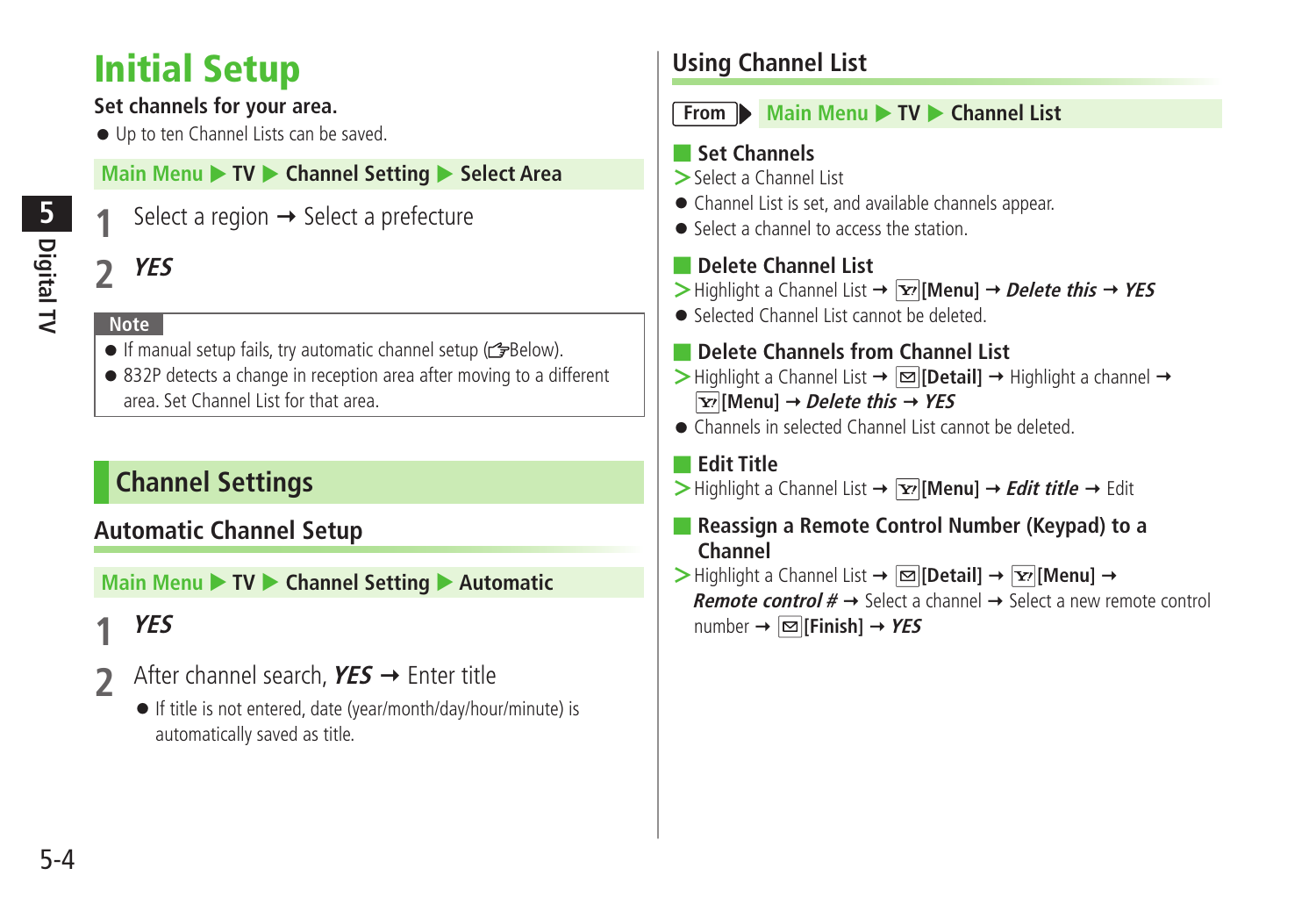## <span id="page-4-0"></span>**Watching TV**

- Set channels beforehand  $(2P.5-4)$ .
- Change Default View (子P.17-11)

画 **1**



**Viewer**

## **2 Select a channel**

| <b>Direct Channel</b><br>Access  | $-19$<br>$\overline{\mathcal{H}}$ (Channel 10)<br>O (Channel 11)<br>$\overline{\#}$ (Channel 12)                                     |
|----------------------------------|--------------------------------------------------------------------------------------------------------------------------------------|
| Previous/<br><b>Next Channel</b> | $ O $ $  O  ^2$                                                                                                                      |
| <b>Channel Search</b>            | Press and hold $\sqrt{2}$ <sup>1</sup> /press and hold $\sqrt{2}$ <sup>2</sup><br>$\bullet$ To stop: $\boxed{\infty}$ [Cancel] / CLR |

1 Available only in Portrait View

2 Available only in Landscape View



#### **Note**

● Alternatively, Main Menu ▶ TV ▶ Watch TV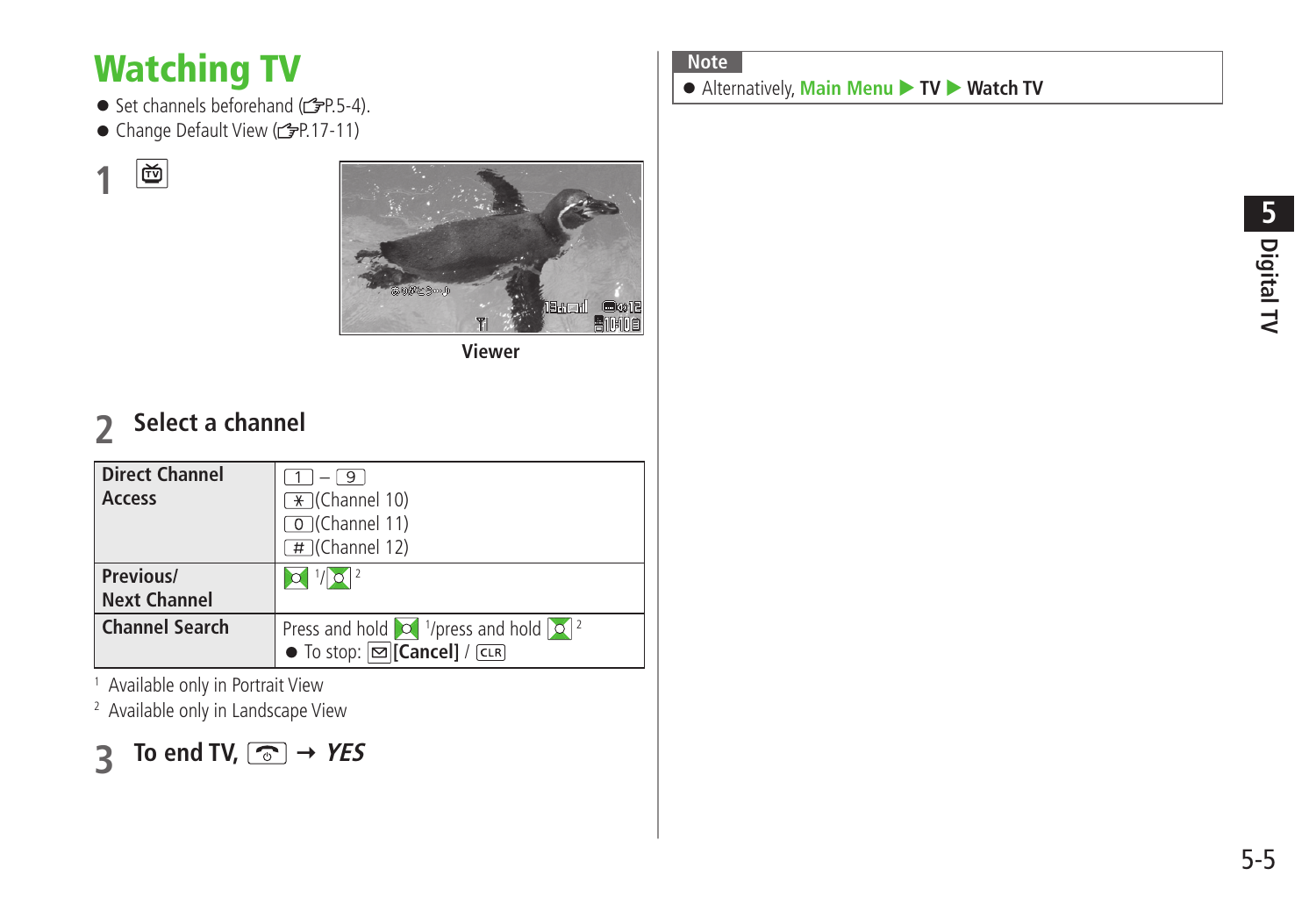## <span id="page-5-0"></span>**Indicators**



|                         | <b>Item</b>               | <b>Description</b>                 |
|-------------------------|---------------------------|------------------------------------|
| o                       | Image                     |                                    |
| $\boldsymbol{\Theta}$   | Captions                  |                                    |
| $\overline{\mathbf{e}}$ | Data Broadcast            | (C <sub>FP.5-7</sub> )             |
| $\overline{\mathbf{o}}$ | Data Broadcast Mode       | a Data Broadcast Mode off          |
|                         |                           | Data Broadcast Mode on             |
| 0                       | ECO Mode                  | (C <sub>FP.17-12</sub> )           |
| 0                       | Channel                   | (全P.5-4)                           |
| $\overline{\bullet}$    | Signal Strength Level     | 41<br>ar I<br><b>International</b> |
|                         |                           | →Weak Out of range<br>Strong+      |
| $\bullet$               | <b>Receiving Captions</b> |                                    |
| $\overline{\mathbf{e}}$ | Volume                    |                                    |
| $\overline{\mathbf{0}}$ | Program Title             |                                    |
| $\overline{\mathbf{0}}$ | <b>Recorder Status</b>    | OREC Recording OREC Timer Set      |
| $\overline{\mathbf{D}}$ | Indicator/Caption         | Indicators/captions on or off      |

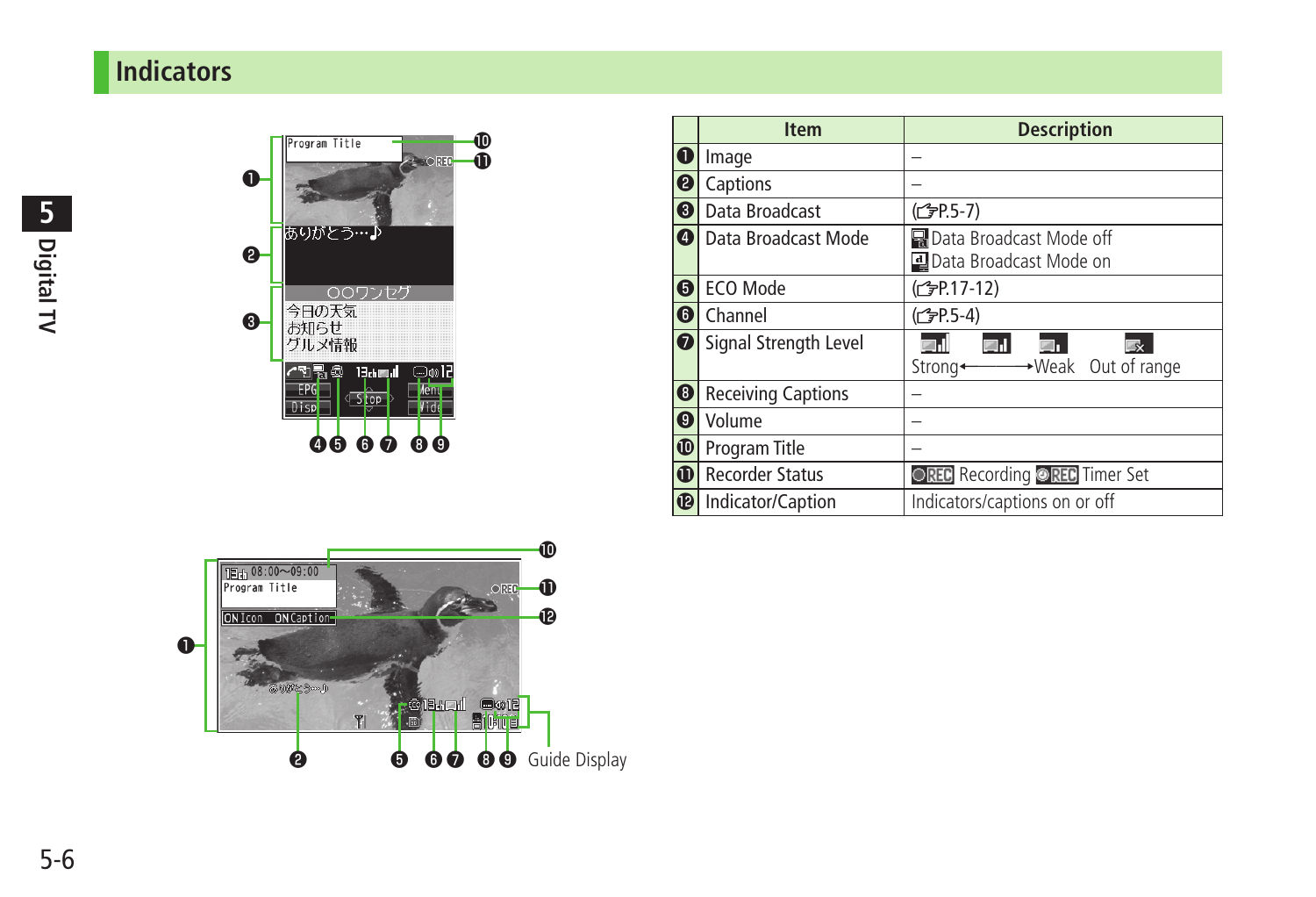## <span id="page-6-0"></span>**Operations while Viewing TV**

| <b>Operations</b>                    | <b>Landscape View</b>                                                                                          | <b>Portrait View</b>                      |  |
|--------------------------------------|----------------------------------------------------------------------------------------------------------------|-------------------------------------------|--|
| Volume                               | $O/ \mathbf{A} \mathbf{v} $                                                                                    | $Q^*$                                     |  |
| Mute/Cancel Mute*                    | CLR                                                                                                            |                                           |  |
| <b>Program Guide</b>                 |                                                                                                                | $\text{E}$ [EPG]                          |  |
| Program Info                         | Press and hold <b>⊠</b><br>• To return to Viewer: CLR                                                          |                                           |  |
| <b>Program Title</b>                 | $\mathbb{E}( \mathbf{E} /\mathbf{Y}/ \mathcal{L} )$                                                            | <b>茴</b>  [Disp.]                         |  |
| Indicator/<br><b>Caption View</b>    | While Program Title<br>appears:   m<br>Each key press<br>toggles indicators<br>(icons) and captions<br>on/off. |                                           |  |
| <b>Information View</b>              |                                                                                                                | While Program Title<br>appears, m[Change] |  |
| Portrait/Landscape<br>View*          | ο<br><b>Each key press toggles view.</b>                                                                       |                                           |  |
| Record Programs*                     | ● [Record] ( <del>○</del> P.5-11)<br>$\bullet$ To stop: $\bullet$ [Stop]                                       |                                           |  |
| Capture Still Images*                | Press and hold $\bullet$ ( $\rightarrow$ P.5-12)                                                               |                                           |  |
| <b>Data Broadcast</b><br>Mode On/Off | ╭                                                                                                              |                                           |  |

\* Available when Data Broadcast Mode is off

## **Program Guide**

**Check program schedules and set timer to view/record TV programs.**

#### **Main Menu ▶ TV ▶ Program List**

- Confirmation appears when using Program Guide for first time. Follow onscreen instructions.
- See Program Guide Help menu for usage information.

## **Data Broadcast (Japanese)**

#### **Access a variety of program-related information such as still images and videos.**

- Data Broadcast is not available in Landscape View. Press **o** to switch to Portrait View.
	- **1** Activate TV (Data Broadcast Mode off) →  $\boxed{\frown}$

al appears.

- $\bullet$   $\circ$  to select information.
- To deactivate Data Broadcast Mode:  $\boxed{\frown}$

#### **Note**

● Viewing Data Broadcast information requires no fees: however, accessing websites will incur connection fees.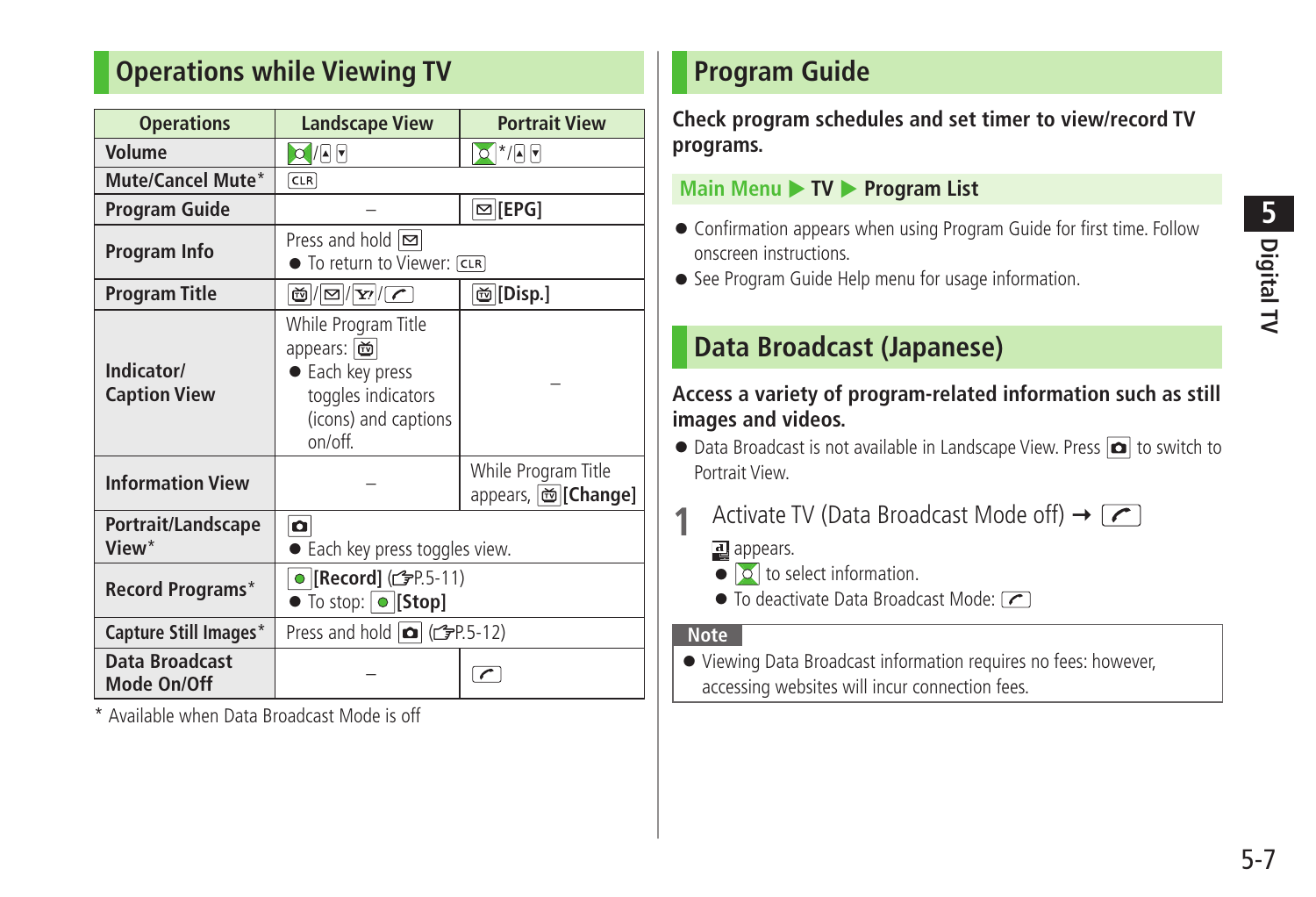## <span id="page-7-0"></span>**Functions while Viewing TV**

#### ■ **Sound Settings**

 $>$  While TV is active,  $\boxed{\mathbf{x}$  [Menu]  $\rightarrow$  **Settings**  $\rightarrow$  **Sound**  $\rightarrow$  **Sound Effect**  $\rightarrow$ Select an item (See below)

| <b>Item</b>        | <b>Operation/Description</b>                                                                                                                                                                                                                                                                                              |
|--------------------|---------------------------------------------------------------------------------------------------------------------------------------------------------------------------------------------------------------------------------------------------------------------------------------------------------------------------|
| <b>Auto Volume</b> | Automatically increase to optimum volume<br>$>$ ON or OFF                                                                                                                                                                                                                                                                 |
| <b>Remaster</b>    | Adjust sound quality to reproduce original sound<br>$>$ ON* or OFF                                                                                                                                                                                                                                                        |
| Listening          | Adjust to natural sound when using earphone<br>$\triangleright$ Select an item<br>· <b>Surround</b> : Reproduce natural and stereophonic<br>sound<br>• <b>Natur 1<sup>*</sup></b> or <b>Natur 2<sup>*</sup>:</b> Complement sound specific<br>to earphone to reproduce natural sound<br>• OFF: Turn off Listening setting |
| Equalizer*         | Change sound quality when using earphone<br>$>$ Select an item<br>· <b>Normal</b> : Reproduce normal sound<br>H. BASS1: Enhance low-pitched sound<br>· H. BASS2: Enhance low-pitched sound even more<br>· <i>Voice:</i> Make voice clear<br>· <i>Train</i> : Minimize sound leakage                                       |

\* Available only when earphone is connected

#### ■ **Other Functions**

**>**While TV is active, follow the steps below.

| <b>Item</b>                               | <b>Operation/Description</b>                                                                                                                                                                                                |
|-------------------------------------------|-----------------------------------------------------------------------------------------------------------------------------------------------------------------------------------------------------------------------------|
| Access<br><b>Internet</b>                 | $>$ MULTI $\rightarrow$ Open Menu $\rightarrow$ Yahoo! Keitai $\rightarrow$<br>Yahoo! Keitai or PC Site Browser<br>• Follow onscreen instructions                                                                           |
| <b>Make a Voice</b><br>Call/Video<br>Call | $>$ MULTI $\rightarrow$ Stand-by display $\rightarrow$ Enter a number $\rightarrow$<br>◯ Dial] (For Video Call, 2 [V. Call])<br>• Interrupt TV during call. After call, TV resumes.<br>• Recording will not be interrupted. |
| Use<br><b>Messaging</b>                   | $\boxed{\text{MULTI}}$ $\rightarrow$ Stand-by display $\rightarrow$ $\boxed{\approx}$                                                                                                                                       |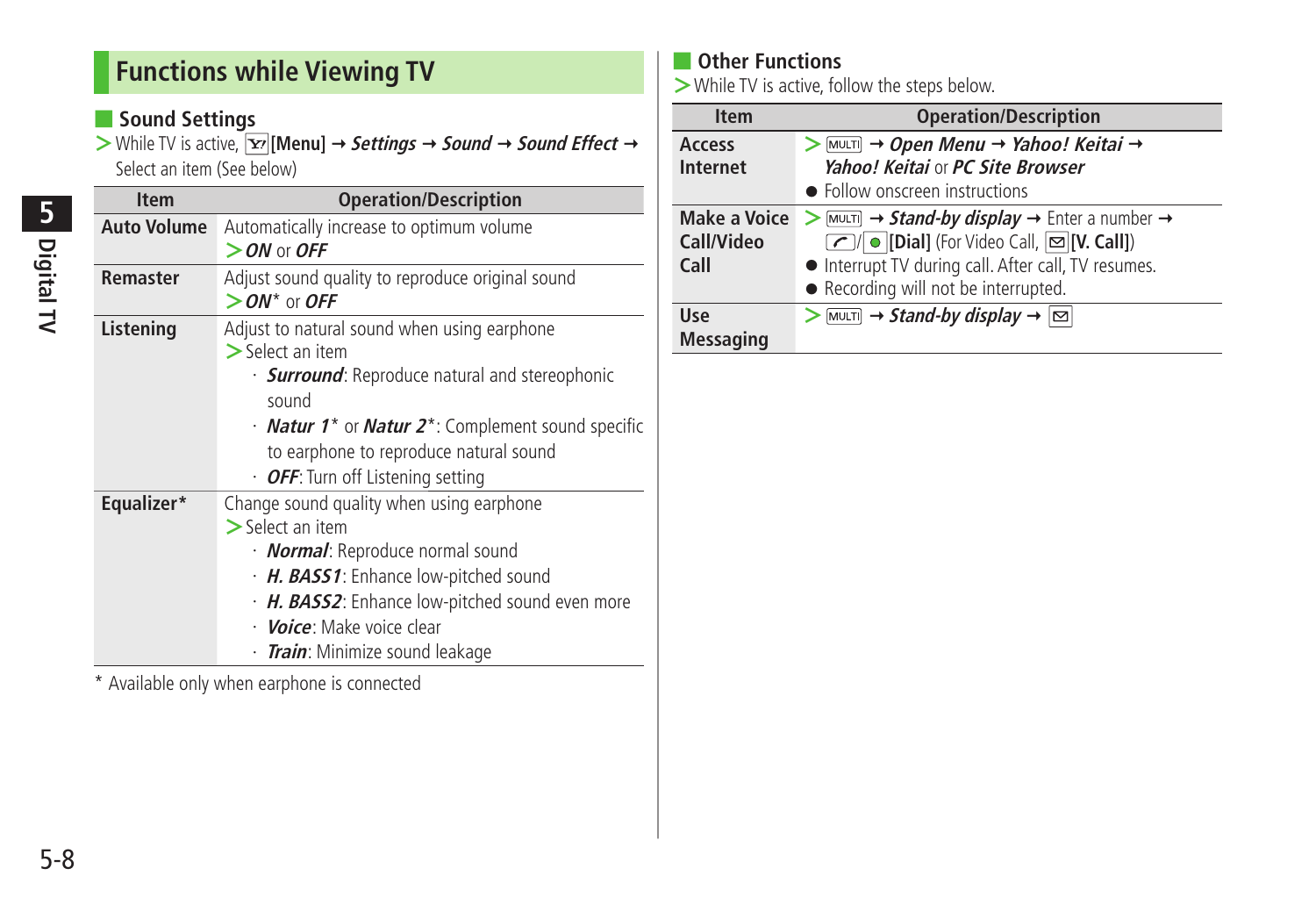#### ■ **Functions Available while Viewing TV**

 $\triangleright$  While TV is active,  $\triangleright$  [**Menu**]  $\rightarrow$  Select an item (See below)

| <b>Item</b>                     | <b>Operation/Description</b>                                                                               |
|---------------------------------|------------------------------------------------------------------------------------------------------------|
| Channel info <sup>1</sup>       | View channel details. Select a channel to watch that<br>station                                            |
| Program info                    | View current program information                                                                           |
| Channel List <sup>1</sup>       | View channel list (rep.5-4)                                                                                |
| Channel<br>Setting <sup>1</sup> | Set channels for your area ( $\mathcal{F}$ P.5-4)                                                          |
| Add to ch.<br>list <sup>1</sup> | Add current station to Channel List<br>$>$ YES<br>• Assign current station to lowest available number key. |
| Program list <sup>1</sup>       | View program list                                                                                          |
| Switch<br>display               | Switch view (switch image size/image off)<br>$\triangleright$ Select an item                               |
| Switch TV/<br>data BC $1$       | In Portrait View, toggle Data Broadcast Mode on/off<br>(C <sub>J</sub> P.5-7)                              |
| Icons $2$                       | Set Guide Display in Landscape View<br>$>$ ON or OFF                                                       |
| Compose<br>S! Mail              | Create S! Mail while listening to sound (from Step 2<br>on P.13-4)                                         |

| <b>Item</b>                       | <b>Operation/Description</b>                                                                                                                                                                                                                                                                                                                                                                                                                                                                                                                                                                                                                                                                                                             |
|-----------------------------------|------------------------------------------------------------------------------------------------------------------------------------------------------------------------------------------------------------------------------------------------------------------------------------------------------------------------------------------------------------------------------------------------------------------------------------------------------------------------------------------------------------------------------------------------------------------------------------------------------------------------------------------------------------------------------------------------------------------------------------------|
| <b>Settings</b>                   | $>$ Select an item<br>· <b>Brightness</b> : Set Back Light brightness<br>· <b>Mobile W-Speed</b> <sup>2</sup> : Enhance frame rate of TV<br>images automatically<br>Image Quality <sup>2</sup> : Select an image quality<br>$\cdot$ LCD AI: Activate image compensation according to<br>Back Light<br><i>• Sound → Sound Effect</i> <sup>2</sup> ( <del>△</del> P.5-8)<br>• <b>Sound → Main/sub sound:</b> Set main/sub sound<br>· <b>Sound → Switch audio data:</b> Available only<br>when multiple audio data are supported<br>$\cdot$ Sound $\rightarrow$ TV Sound W/ Closed <sup>2</sup> : Set whether to<br>keep speaker on when closing 832P while viewing TV<br><b>ECO Mode</b> <sup>2</sup> : Set power saving mode (rep. 17-12) |
| Data<br>Broadcasting <sup>1</sup> | $\sum$ Select an item<br>· <b>Reload contents</b> : Reload page (Data Broadcast link)<br>· <b>Certificate:</b> View owner, author, validity period and<br>serial number of certificate used in SSL communication<br>• <b>Images</b> <sup>2</sup> : Show/hide images on Data Broadcast<br>sites<br>• <b>Sound Effect</b> <sup>2</sup> : Turn on/off sounds from Data<br>Broadcast/sites<br>• <b>Reset Settings</b> <sup>2</sup> : Show confirmation on Data<br><b>Broadcast</b>                                                                                                                                                                                                                                                           |

5-9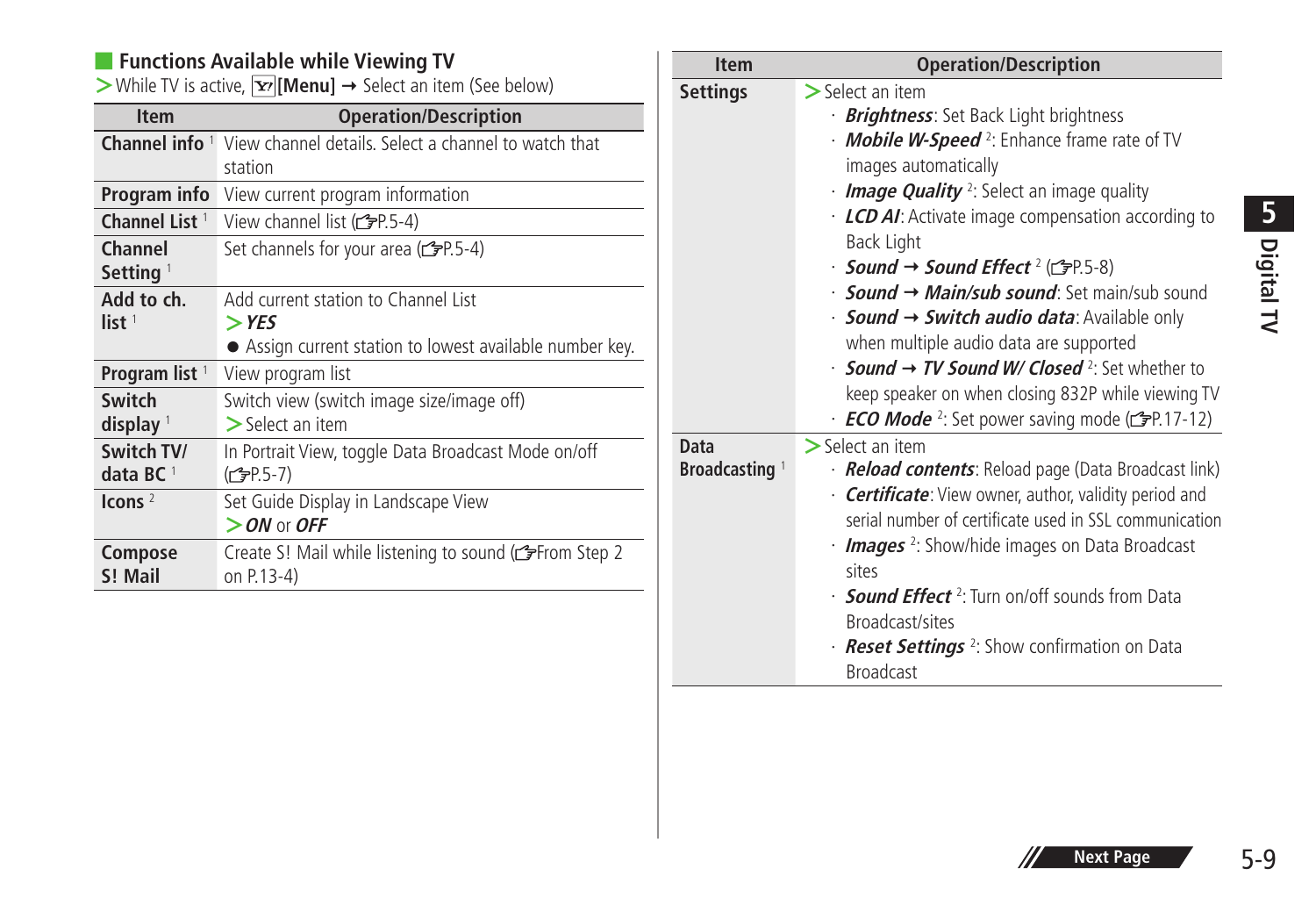<span id="page-9-0"></span>

| <b>Item</b>                            | <b>Operation/Description</b>                                                                                                       |
|----------------------------------------|------------------------------------------------------------------------------------------------------------------------------------|
| <b>Back to data</b><br>BC <sup>1</sup> | End Data Broadcast site and return to Data Broadcast<br>window                                                                     |
| Tune service                           | Select a program when multiple programs are available<br>from the same broadcasting company<br>> Select a station or its affiliate |
| TV Link $1$                            | Show TV Link details                                                                                                               |
| Available only in Portrait View        |                                                                                                                                    |

<sup>2</sup> Available from User Settings even while TV is not active (cape.17-11).

## **TV Links (Japanese)**

## **Saving TV Links**

- Following function is not available in Landscape View.
	- Switch Data Broadcast Mode on → Select a link

## **2 YES**

Follow onscreen instructions to save link.

## **Opening TV Links**

#### **Main Menu ▶ TV ▶ TV Link**

- **1** Select a TV Link
	- Confirmation appears when Internet access is required. Select **YES** to proceed.
	- If TV Link is expired, confirmation appears asking whether to delete link.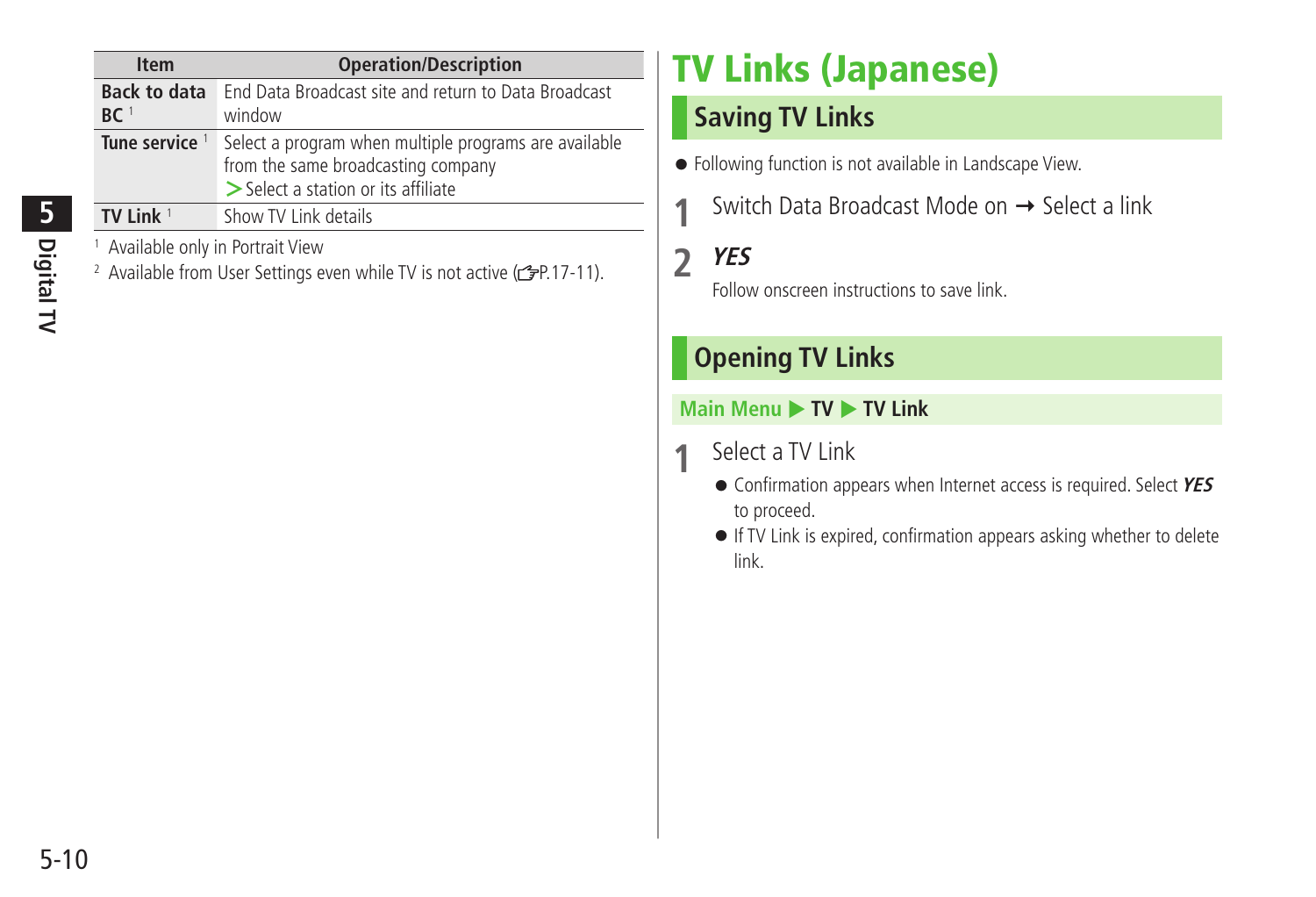### <span id="page-10-0"></span>**Functions Available in TV Link List**

#### **Main Menu ▶ TV ▶ TV Link**

 $\overline{\mathbf{x}}$  [Menu]  $\rightarrow$  Select an item (See below)

| <b>Item</b>   | <b>Operation/Description</b>                                                             |  |
|---------------|------------------------------------------------------------------------------------------|--|
|               | <b>Display detail</b> Show TV Link title, URL, summary, content type, expiration<br>date |  |
|               |                                                                                          |  |
| No. of TVlink | Show number of saved TV Links                                                            |  |
| Delete this   | $>$ YES                                                                                  |  |
| <b>Delete</b> | > Check TV Links to delete $\rightarrow \boxed{\infty}$ [Finish] $\rightarrow$ YES       |  |
| selected      |                                                                                          |  |
| Delete all    | $\triangleright$ Enter Phone Password $\rightarrow$ YES                                  |  |

## **Recording/Playing Programs**

## **Recording Current Program**

#### **Save programs as videos or still images. Recordings are saved to microSD Card.**

- $\bullet$  microSD Card:  $r^2P.9-15$
- Save up to 2GB of data at a time.

| Recording Time (total)* Approx. 740 minutes |          |
|---------------------------------------------|----------|
| <b>Savable Files</b>                        | 99 files |

- \* Average recordable time per 2GB of data
- $\bullet$  Recording is unavailable when signal strength drops to  $\bullet$ .
- **Activate TV (Data Broadcast Mode off) → ORECORD OREC** appears, and recording starts.
- **2 [Stop]** to stop recording

Program is saved to microSD Card.

#### **Note**

- In the following cases, recording ends and recorded portion is automatically saved:
	- ・ File size is over 2GB
	- ・ microSD Card memory is full
- Recorded files are not saved to handset.
- Do not remove microSD Card while recording.
- Recording continues even if signal strength level is  $\mathbb{R}$  ; however, images and audio are not saved.
- Data Broadcast information cannot be recorded.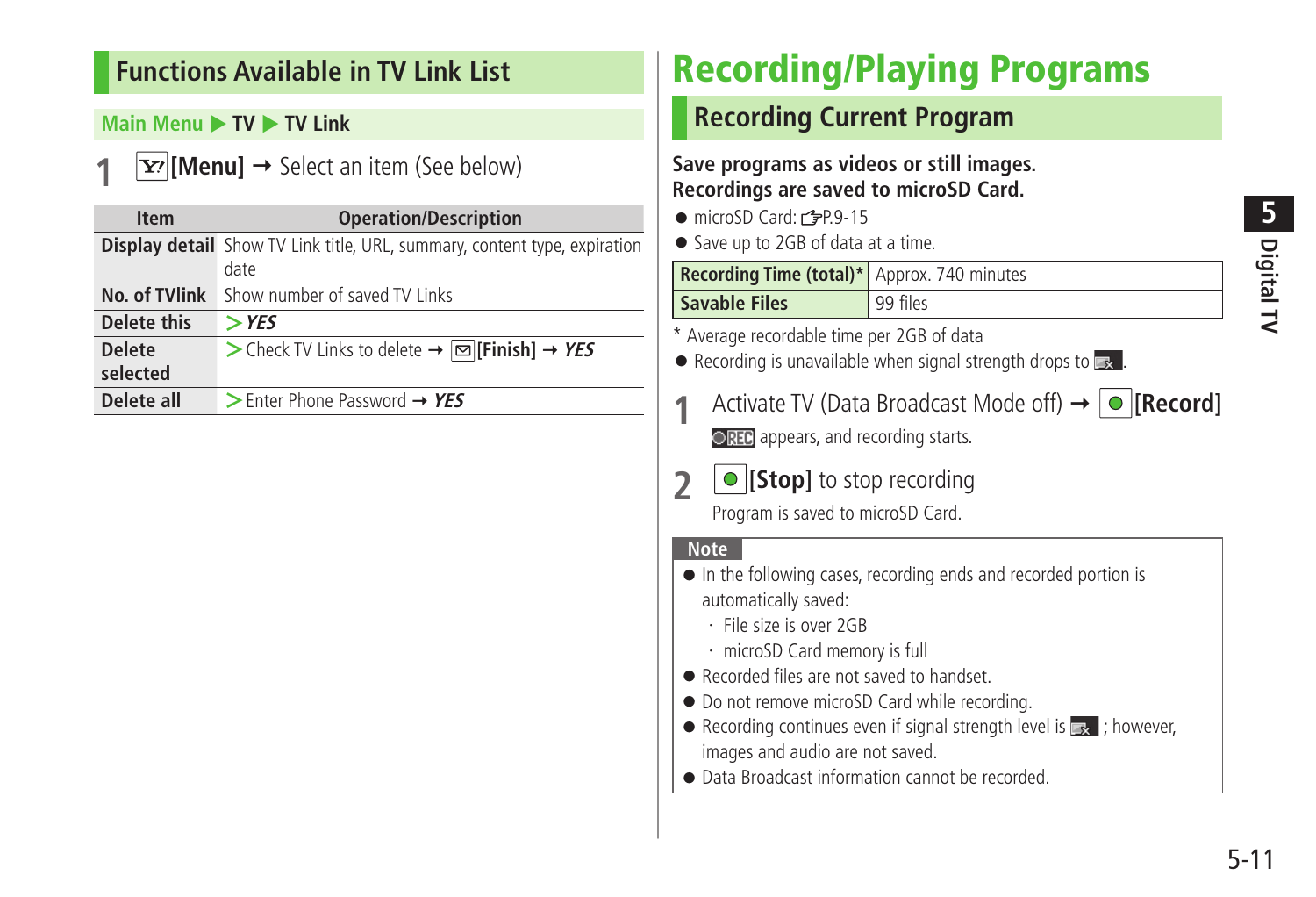## <span id="page-11-0"></span>**Capturing Screenshots**

#### **Captured screenshots are saved to handset.**

- $\bullet$  This feature is unavailable when signal strength is  $\bullet$  or Data Broadcast Mode is on.
- **Digital TV 5**
- Activate TV (Data Broadcast Mode off)  $\rightarrow$  press and hold **o**

#### **Note**

● Captions cannot be captured.

## **Playing Recorded Programs**

#### **Main Menu ▶ Data Folder ▶ TV ▶ Video**

**1** Select a file Playback starts.



## **2 Example: Video 2 Example: Video**

## **Playback Operations**

| <b>Operations</b>                        | <b>Landscape View</b>                                                                                                                         | <b>Portrait View</b>                  |
|------------------------------------------|-----------------------------------------------------------------------------------------------------------------------------------------------|---------------------------------------|
| Volume                                   | $O/ \cdot $                                                                                                                                   | $O  \cdot $                           |
| <b>Mute/Cancel Mute</b>                  | $\mathbb{X}$ /<br>$\overline{\mathbb{Q}}$<br>Y/İ                                                                                              |                                       |
|                                          | $\overline{\circ}$                                                                                                                            | l o                                   |
| <b>Play Previous File</b>                | • Press $\boxed{\circ}$ / $\boxed{\circ}$ to play back from beginning<br>when playback time is over ten seconds.                              |                                       |
| Pause/Resume                             | $\blacksquare$<br>o III<br>m<br>▸ ∣                                                                                                           |                                       |
| Play Frame by<br><b>Frame</b>            | Pause playback $\rightarrow \boxed{\infty}$ [Frame]<br>• Play back frame by frame.                                                            |                                       |
| <b>Skip Rewind</b>                       | Press and hold 0 1/                                                                                                                           | Press and hold $\circ$ /              |
| (30 Seconds) $2$                         | $\star$                                                                                                                                       | $*$                                   |
| <b>Skip Forward</b><br>(30 Seconds) $^2$ | Press and hold $ Q $ $\frac{1}{2}$<br>#                                                                                                       | Press and hold $\boxed{\circ}$ /<br># |
| <b>Toggle Playback</b><br><b>Speed</b>   | ⊠∫<br>$\boxed{1}$<br>$\overline{\mathbf{m}}$                                                                                                  |                                       |
| <b>View Title</b>                        | <b>茴</b>  [Disp.]<br>• In Landscape View, indicator/caption setting<br>display appears.                                                       |                                       |
| <b>Toggle Caption</b>                    | Display title $\rightarrow  \Huge{\omega}$ [Change]<br>. In Landscape View, each key press toggles<br>indicators (icons) and captions on/off. |                                       |
| Portrait/Landscape<br>View               | o<br>• Each key press switches view.<br>• Close handset while in Landscape View to<br>switch to Portrait View                                 |                                       |

1 Use opposite key when Display faces right.

2 Unavailable if file is under 30 seconds long.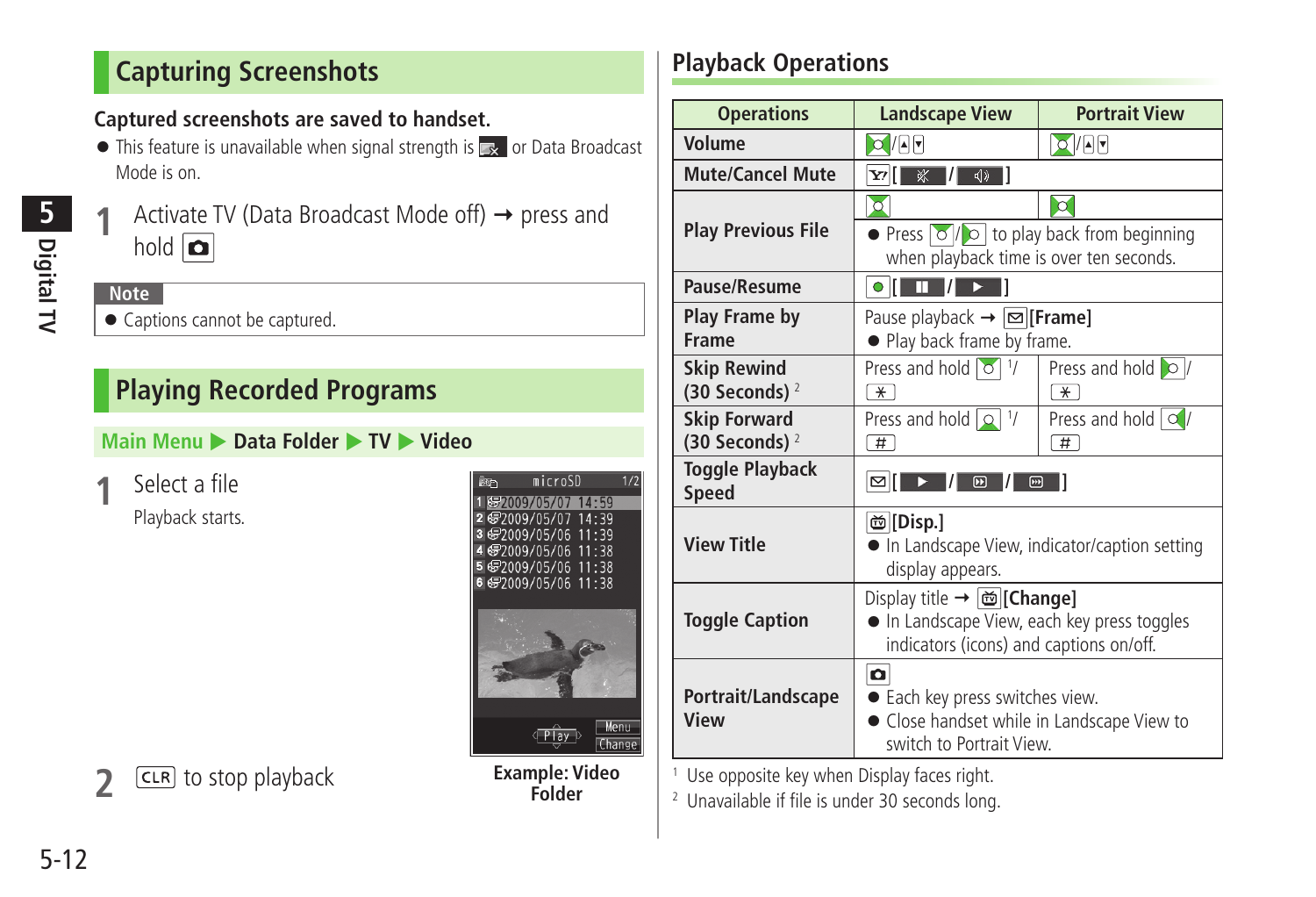## <span id="page-12-0"></span>**Viewing Captured Screenshots**

**Main Menu ▶ Data Folder ▶ TV ▶ Image** 

**1** Select an image

#### **Timer**

● Set up to 100 timer entries to watch or record programs.

#### **Main Menu > TV**

- **1 Timer Watching** or **Timer Recording**
- **2**  $\boxed{\simeq}$  **[New]**  $\rightarrow$  Select an item (See below)

| <b>Item</b>                                | <b>Operation/Description</b>                                                                                    |
|--------------------------------------------|-----------------------------------------------------------------------------------------------------------------|
| Start date<br>setting                      | Set date and time to start viewing/recording a program<br>$>$ Select an item                                    |
| End date<br>setting <sup>1</sup>           | • <i>Enter date</i> → Enter a date<br>$\cdot$ <i>Choose date</i> $\rightarrow$ Select a date                    |
| Channel                                    | $\triangleright$ Select a channel                                                                               |
| <b>Edit title</b>                          | $\geq$ Enter a program name                                                                                     |
| Repeat                                     | $\triangleright$ Select a repetition $\rightarrow$ For <b>Select day</b> , select a day (days)<br>→  ∞ [Finish] |
| notice) $2$                                | Alarm (Alarm $>$ ON or ON/Set time $\rightarrow$ For ON/Set time, select an<br>alarm time                       |
| Alarm tone $2$                             | Select an alarm type $\rightarrow$ Select a folder $\rightarrow$ Select an<br>alarm                             |
| Alarm (Alarm $>$ ON or OFF<br>on/off) $^1$ |                                                                                                                 |
| Alarms (Alarm<br>volume)                   | $>$ $\circ$ to adjust volume<br><b>• For Timer Recording</b> , Escalating Tone cannot be set.                   |
| <b>Activate TV</b><br>$w/$ alarm $2$       | $>$ ON or OFF<br>• When ON is set, Digital TV activates from alarm<br>notification window.                      |